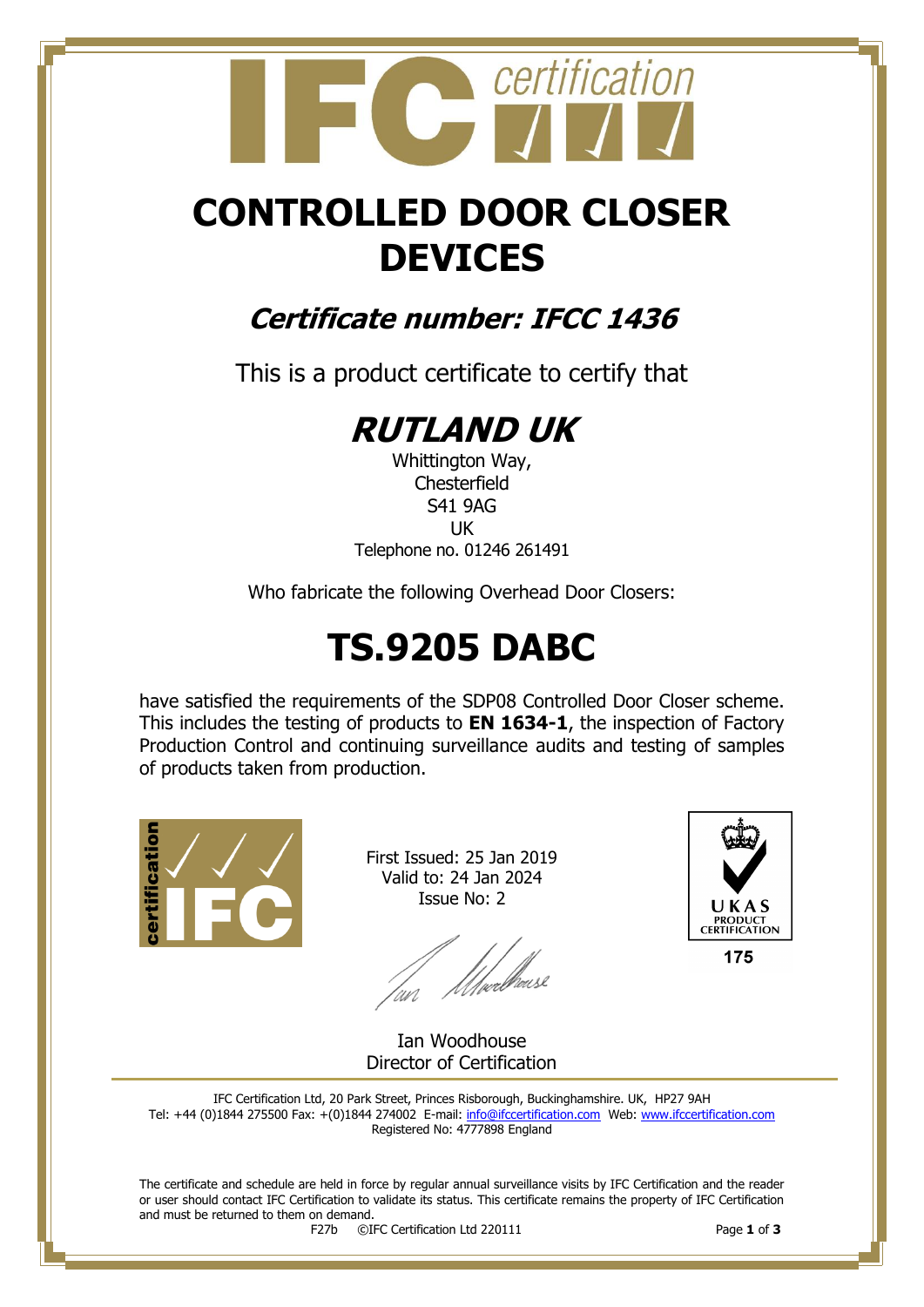

Acceptable doorset types and fire resistance periods are identified in the table below: -

| <b>Approved Door Types</b> |            |              |   |            |            |            |  |
|----------------------------|------------|--------------|---|------------|------------|------------|--|
| <b>FR</b>                  | <b>IMM</b> | <b>MM</b>    | π | <b>ITT</b> | <b>ITM</b> | <b>ITC</b> |  |
| <b>FD20</b>                |            |              |   |            |            |            |  |
| <b>FD30</b>                | ٦.         | ٦            |   | ٦.         |            |            |  |
| <b>FD60</b>                | V          | v            |   | V          |            |            |  |
| <b>FD90</b>                | V          | V            | Y | v          | v          |            |  |
| <b>FD120</b>               | V          | $\mathbf{v}$ | Y | Y          | v          |            |  |
| <b>FD240</b>               |            |              | Y |            | v          |            |  |
| <b>E20</b>                 |            |              |   | ٦ν         |            |            |  |
| <b>EI20</b>                |            | v            |   |            |            |            |  |
| <b>E30</b>                 |            |              |   | ٦.         |            |            |  |
| <b>EI30</b>                |            |              |   |            |            |            |  |
| <b>E60</b>                 | V          |              | v |            | v          |            |  |
| <b>EI60</b>                |            |              | v |            | v          |            |  |
| <b>E90</b>                 | V          |              | v |            |            |            |  |
| <b>EI90</b>                | V          |              |   |            |            |            |  |
| E120                       | V          |              |   |            |            |            |  |
| <b>EI120</b>               | ٦          |              |   |            |            |            |  |
| E240                       |            |              |   |            |            |            |  |
| <b>EI240</b>               |            |              |   |            |            |            |  |

#### Key

**Type TT** - 20 minute doorsets that consist of non-metallic leaves in timber frames that do not contain intumescent materials in the frame to leaf gap.

**Type ITT** - 20 minute to 120 minute doorsets containing intumescent seals and consisting of non-metallic faced and edged leaves hung in timber frames

**Type ITM** - 20 minute to 120 minute doorsets containing intumescent seals and consisting of non-metallic faced and edged leaves hung in metal frames.

**Type ITC** - 20 minute to 120 minute doorsets containing intumescent seals and consisting of non-metallic faced and edged leaves hung in proprietary composite frames, of which the principal material is other than timber or metal but which may include any other materials.

**Type MM** - 20 minute to 240 minute doorsets that consist of metallic leaves in metallic frames that do not contain intumescent materials in the frame to leaf gap.

**Type IMM** - 20 minute to 240 minute doorsets that consist of metallic leaves in metallic frames that contain intumescent materials in the frame to leaf gap.

The certificate and schedule are held in force by regular annual surveillance visits by IFC Certification and the reader or user should contact IFC Certification to validate its status. This certificate remains the property of IFC Certification and must be returned to them on demand.<br> $F27b$   $\odot$ I

F27b ©IFC Certification Ltd 220111 Page **2** of **3**